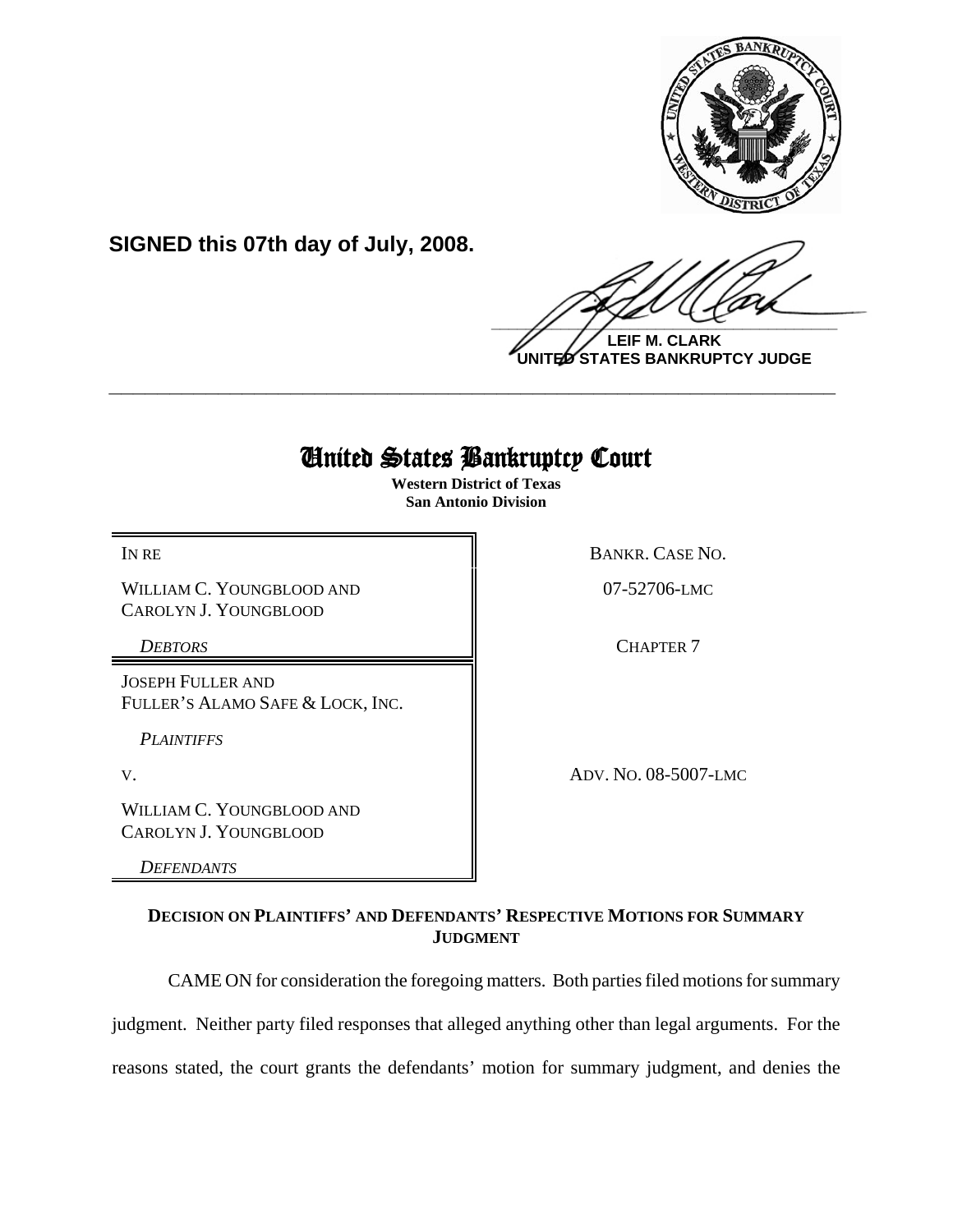plaintiffs' motion for summary judgment.

The facts for the most part are not in dispute. William Youngblood filed for bankruptcy in 1989. In the course of that bankrutpcy, the Fuller plaintiffs filed an adversary proceeding, seeking a determination of nondischargeability, and a judgment on their underlying claim for \$120,000. The matter went to trial. Ultimately, the court (this court, as it turns out), entered a judgment in favor of the plaintiffs and against Mr. Youngblood. The problem, however, is with the form of judgment, which was entered in 1990. The judgment awarded monetary relief of \$41,710.00, but said not a word about whether the award was dischargeable. The judgment was never appealed and became final. No effort was ever made to correct the judgment.

Both Mr. and Mrs. Youngblood filed this chapter 7 bankruptcy case in 2007. The Fuller plaintiffs filed this complaint, alleging that their 1990 judgment cannot be discharged in this new case, and accordingly seek a finding of nondischargeability. The Youngbloods respond that, firstly, Mrs. Youngblood was never a party to the original judgment, so the judgment must be dischargeable as to her. Secondly, they point out that, because the 1990 judgment failed adjudge the indebtedness as nondischargeable, it in fact was discharged. Therefore, under principles of *res judicata*, the Fuller plaintiffs are barred from relitigating the issue of nondischargeability in this action. The Plaintiffs contend that, because the judgment was based on findings of fraud and/or embezzlement, it must perforce be nondischargeable, and it is the defendants who are estopped from relitigating that issue in this adversary proceeding. The Plaintiffs' motion for summary judgment, however, does not attach a transcript from the 1989 complaint that led to the judgment, or any findings of fact or conclusions of law that might have been entered. Plaintiffs point only to the original complaint, and to the joint pre-trial order.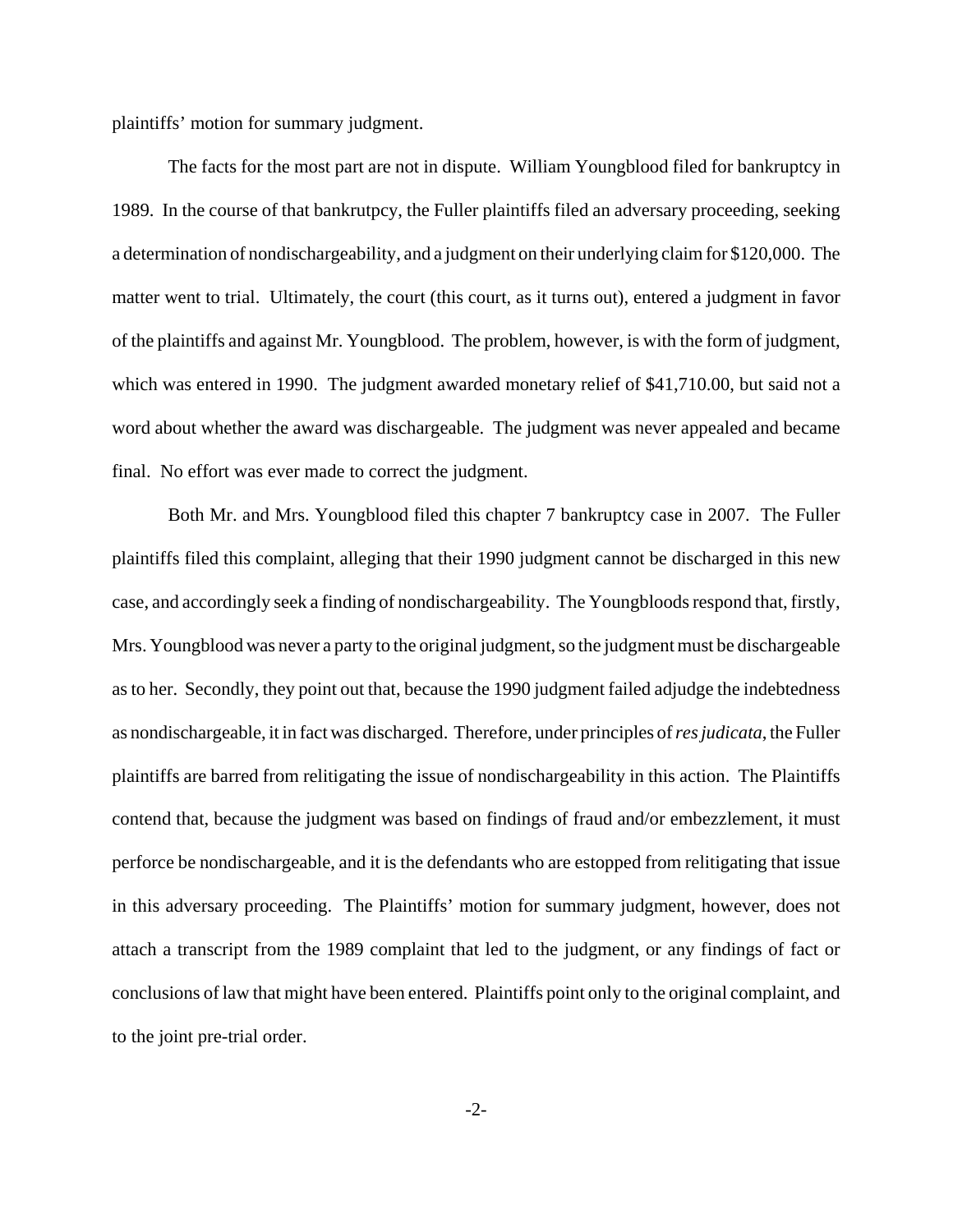## **Discussion**

The debtors are entitled to summary judgment if they can establish that there are no genuine issues of material fact regarding at least one element of the plaintiff's case in chief *or* "that the evidence in the record contains insufficient proof concerning an essential element of the nonmoving party's claim." *Norwegian Bulk Transport A/S v. Int'l Marine Terminals P'ship, --- F.3d ----, 2008* WL 599350 (5th Cir. Mar. 6, 2008); *see also Harbor Ins. Co. v. Trammel Crow Co., Inc.,* 854 F.2d 94, 98 (5th Cir. 1988); FED. R. CIV. P. 56(c); FED. R. BANKR. P. 7056. If one of the parties is able to satisfy its burden, the other party must introduce summary judgment evidence demonstrating that there is at least a material issue of fact regarding that element which may be properly characterized as outcome-determinative. *Hancey v. Energas Co.,* 925 F.2d 96, 97 (5th Cir. 1990). Legal conclusions and general allegations, or denials of those allegations, do not satisfy these burdens. *See id.* (citing *Fentenot v. Upjohn Co.,* 780 F.2d 1190, 1195-96 (5th Cir. 1986)). In this case, the matter can be resolved as a matter of law based solely on the face of the 1990 judgment. There are no issues of fact to consider. Principles of collateral estoppel are inapplicable to this case. The matter is controlled by the principle of *res judicata*.

The test for *res judicata*, according to the Fifth Circuit, is as follows: (1) the parties are identical or are in privity; (2) the judgment in the prior action was rendered by a court of competent jurisdiction; (3) the prior action was concluded by a final judgment on the merits; and (4) the same claim or cause of action was involved in both actions. *Test Masters Educ. Servs., Inc. v. Singh,* 428 F.3d 559, 571 (5th Cir. 2005) (citing *Petro-Hunt, L.L.C. v. United States,* 365 F.3d 385, 395 (5th Cir.2004)). If all four elements are met, then the doctrine would bar the dischargeability claim all together.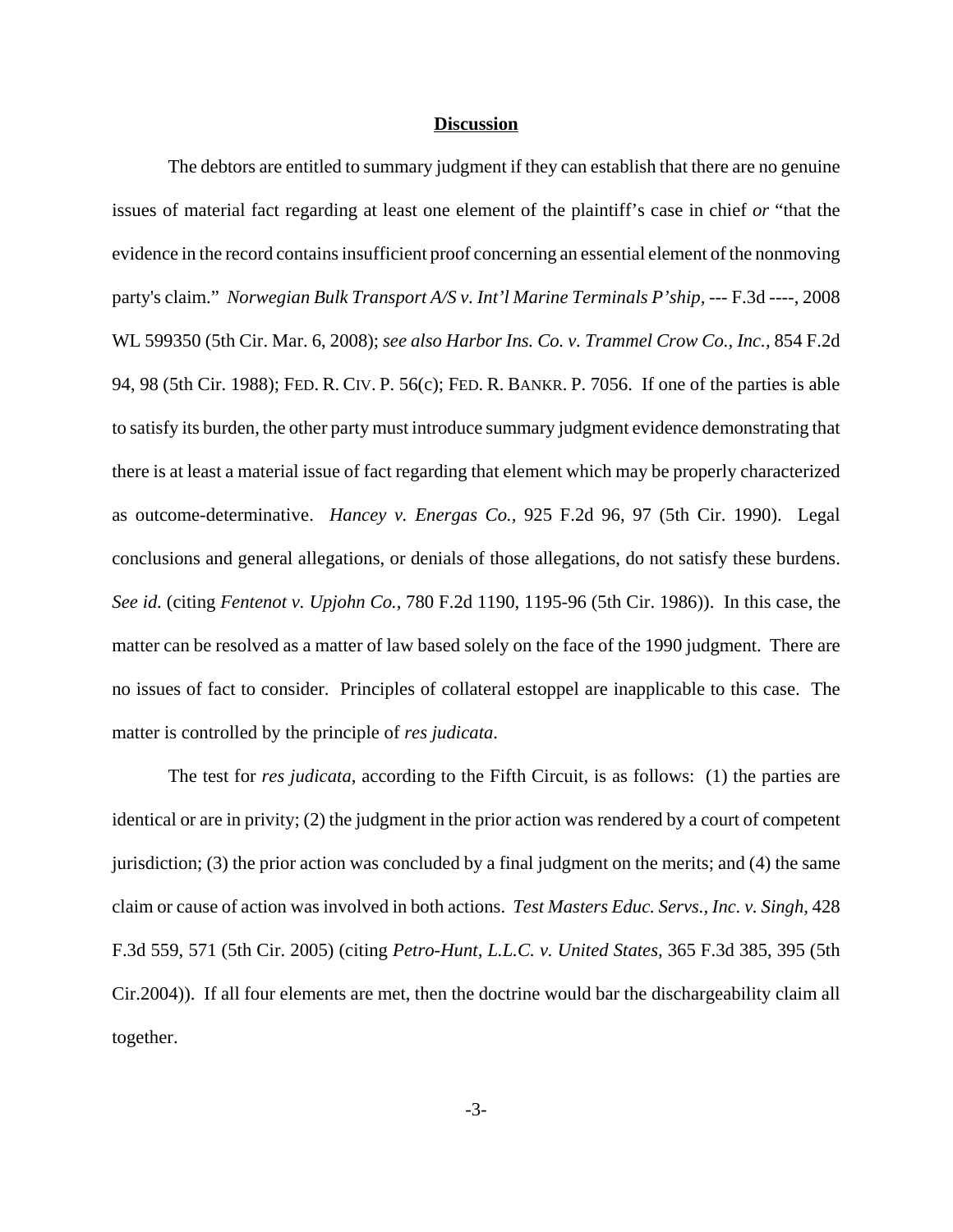The Youngblood defendants assert that *res judicata* applies to this case. They are correct in that assertion. First of all, the parties are identical or are in privity (save for Mrs. Youngblood, but the action fails against her for a more basic reason: the judgment is only against Mr. Youngblood). Secondly, the judgment in the prior action was rendered by a court of competent jurisdiction – indeed the bankruptcy court is the logically correct place to bring a nondischargeability action. Third, the prior action was concluded by a final judgment on the merits, as is established by the copy of the judgment attached to both parties' moving papers. Finally, the same claim or cause of action was and is involved in both actions.

This fourth element merits a slightly fuller discussion. The question of dischargeability goes to whether a plaintiff has established that there are facts surrounding the underlying indebtedness that would render the debt nondischargeable under section 523 of the Bankruptcy Code. The debt has not changed: it was a pre-petition indebtedness as of the time of the 1989 bankruptcy, and is still the same ancient debt today. However, the action that was brought by the Fuller Plaintiffs in 1989 was not simply one for the indebtedness itself. It was also an action for declaratory relief – for that is, in essence, what a nondischargeability action comes down to. The Plaintiffs in 1989 asked the court for a declaratory judgment that the debt in question was nondischargeable under one or more sections of section 523. The Plaintiffs went to trial on that issue. The Plaintiffs say that they prevailed at trial (though the court has no summary judgment to support that contention, other than the judgment itself). Then the Plaintiffs presented to the court a form of judgment, which this court then signed and entered on the docket. The judgment grants monetary relief. The judgment does *not* grant any declaratory relief.

If a judgment is silent with regard to relief sought in the complaint, then that relief is not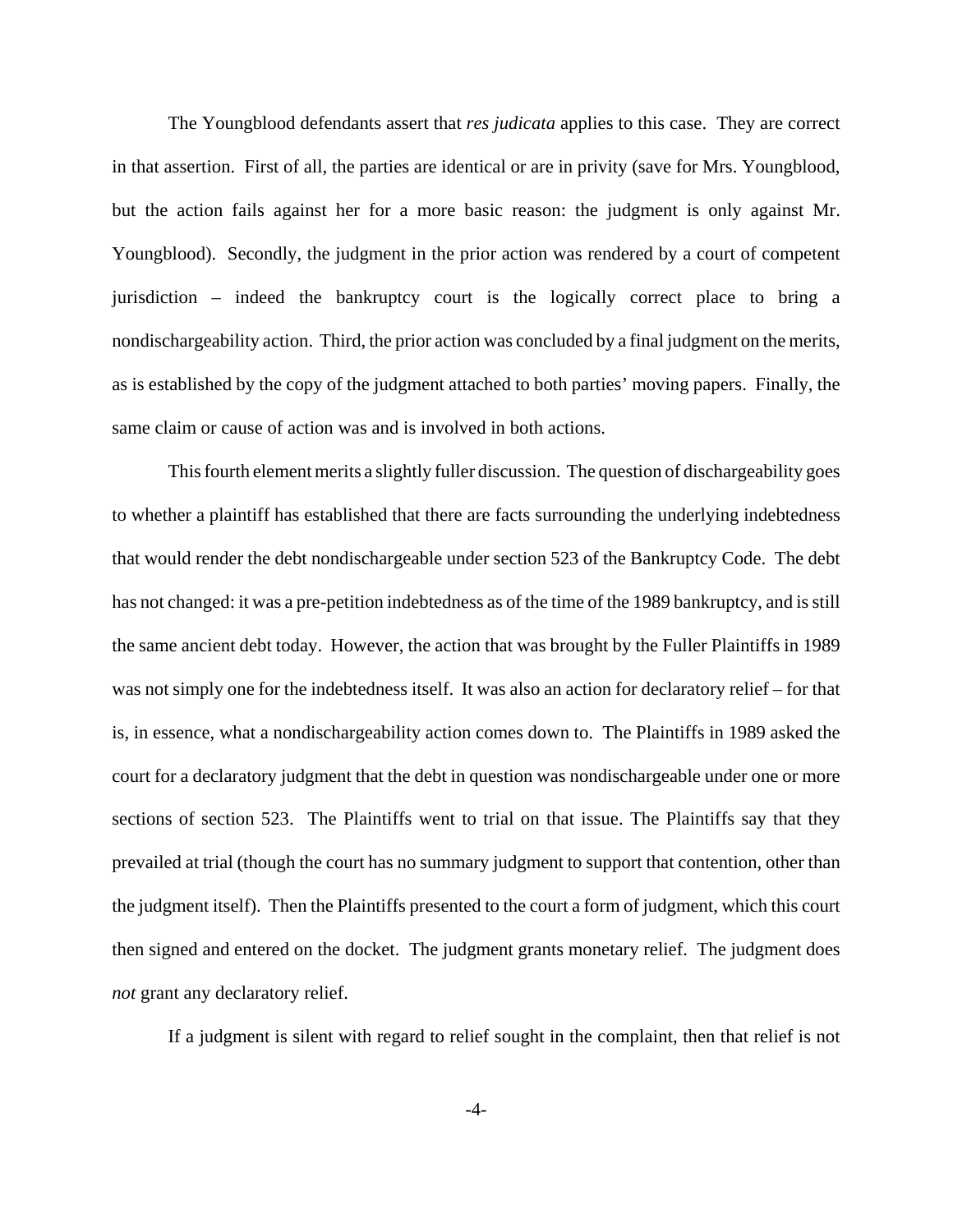deemed granted. It is deemed denied. *See Schmueser v. Burkburnett Bank*, 937 F.3d 1025, 1030  $(5<sup>th</sup> Cir. 1991)$  ("all claims that are not disposed of in a judgment are considered to have been rejected by the trial court") *citing* 49 C.J.S. Judgment, § 436, p. 865. That same case also adverted to the rule on *res judicata*, that a final judgment rendered on the merits by a court of competent jurisdiction is conclusive of the rights of the parties in all other actions on the points at issue and adjudicated in the first suit. *Id.*, at 1031, *citing and quoting Abbott Laboratories v. Gravis*, 470 S.W.2d 639, 642 (Tex. 1971). This action seeks a new determination of nondischargeability with regard to this ancient debt, when the previous judgment, by its silence, already denied that determination. Principles of *res judicata* now prevent the plaintiffs from relitigating that issue.

The general rule, to be sure, is that, once a given debt is determined *nondischargeable* in a given bankruptcy action, it is always nondischargeable for purposes of any future bankruptcy case. *See Moncur v. Agricredit Acceptance Co. (In re Moncur)*, 328 B.R. 183, 189 (9th Cir. B.A.P. 2005) ("It is axiomatic that  $\S$ § 523(b) and (c)(1) must be construed so as to be in harmony. The gravamen of § 523(b) is premised on the general rule [that] once a debt is nondischargeable under any theory not enumerated as an exception in § 523(b), it is always nondischargeable. . . . Section 523(c)(1) does not, however, necessarily mean that a separate determination must be made each time the debtor is the subject of a bankruptcy case in which discharge is permitted. Nothing in  $\S 523(c)(1)$ purports to trump or vary the terms of the general issue and claim preclusion provisions of § 523(b)."); *see also Egleston v. Egleston (In re Egleston),* 448 F.3d 803, 815 (5th Cir. 2006) (noting that fees incurred after the debtor's first discharge that were to recover debts that were excepted from the debtor's first discharge will not be dischargeable in the debtor's second case). The sword cuts both ways, however. A determination that a given debt *is* dischargeable (even one made by